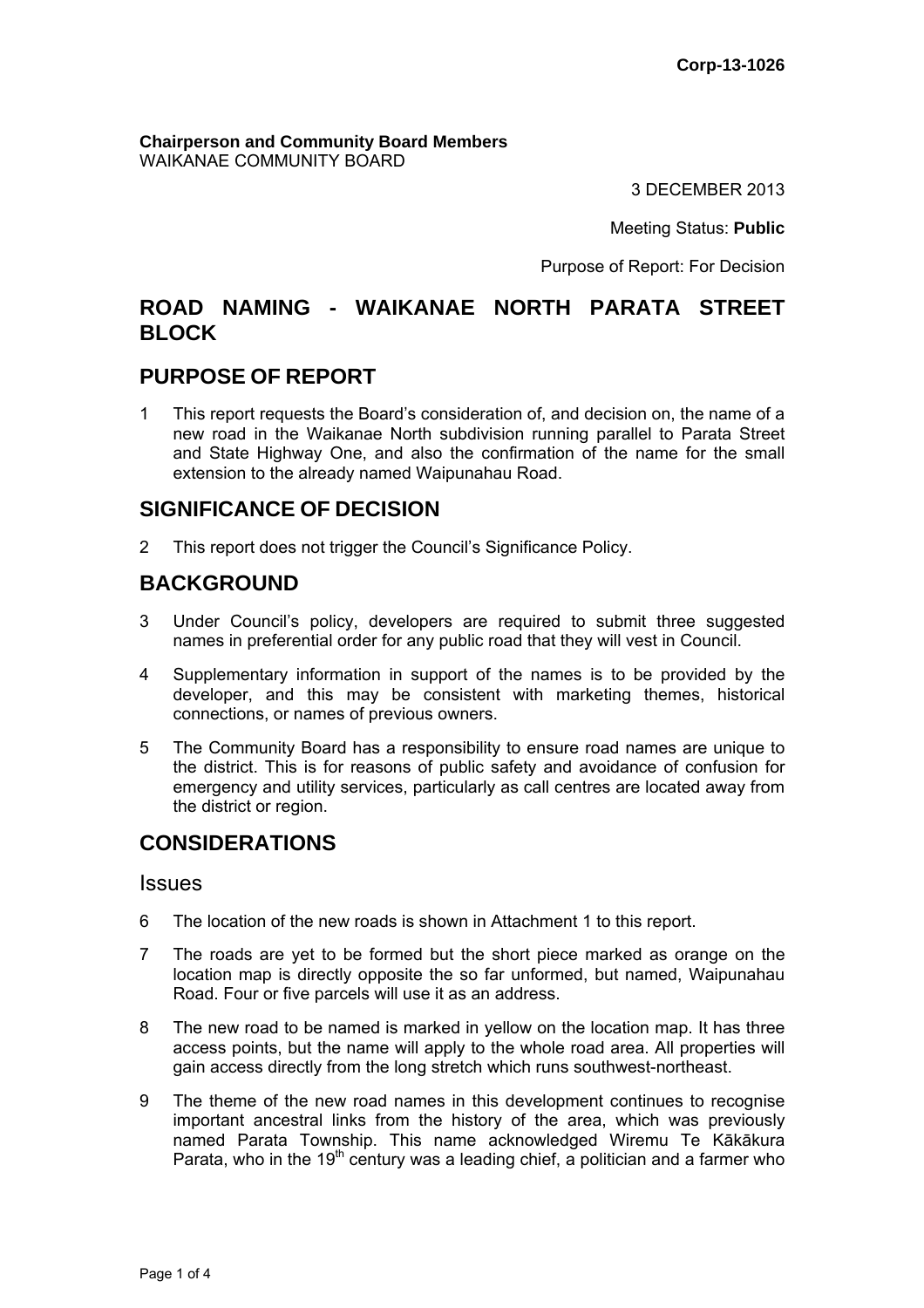owned large blocks of land. He donated land for the railway line and reestablishment of St Luke's Church.

- 10 Some other road names recognisable as part of this theme are Parata, Winara, Pehi Kupa, Hemi Matenga, Hira, Henare, Utauta and the more recently named Metapere, Waipunahau and Pohe streets which are part of this development.
- 11 The developer has consulted with representatives from the relevant iwi and the historical society, regarding suggested names. All have agreed that one of the following names, which are in no particular order, would be suitable -

1. **Huria** Lane – Huria was the wife of Hemi Matenga, who was the brother of Wi Parata. In the book "Waikanae" by Chris Maclean (2010), it is said that, in 1863, she and Hemi swam half a mile in heavy seas to help rescue the crew of the brig *Delaware*, which had run aground on Pepin Island, near Nelson. Following this she became known as 'New Zealand's Grace Darling' after the famous Victorian lighthouse keeper's daughter who helped her father save shipwrecked sailors.

2. **Mahia** Lane – Mahia was a daughter of Metapere, who was the high ranked eldest daughter of Wi Parata. Other daughters of Metapere have had roads named after them and it is considered appropriate that Mahia does too.

3. **Makenu** Lane – The Māori word for track. In Te Ara Māori Dictionary online, makenu is described as: **(noun)** track, trace, trail.

- 12 As an enduring name in our district, Council staff have recommended "Huria" or "Mahia", as they both have more historical value than "Makenu".
- 13 The most appropriate descriptor for the new road is "**Lane**". "Lane" describes a narrow roadway between walls, buildings or a narrow country roadway.
- 14 All three names are unique to the district. Though there is a 'Huria Lane' in the Waimakariri District, this is far enough away to not cause confusion.

#### Financial Considerations

15 The cost of signage is paid by the developer as a condition of the resource consents for this subdivision.

## Legal Considerations

16 The Council and its Community Boards can name roads pursuant to Sections 319 and 319A of the Local Government Act 1974.

#### **Delegation**

17 Under Section 10.24 of the Road Naming and Street Numbering Policy 2011, the Council has delegated the authority to Community Boards to:

*accept or reject staff recommendations on: road names; or the alteration of the name of any road; or part of any road within the Board's community area. If all names are rejected the Board may request a further report.* 

The Community Board can either choose one of the names proposed in this report, or reject them and ask for other names to be proposed.

## **Consultation**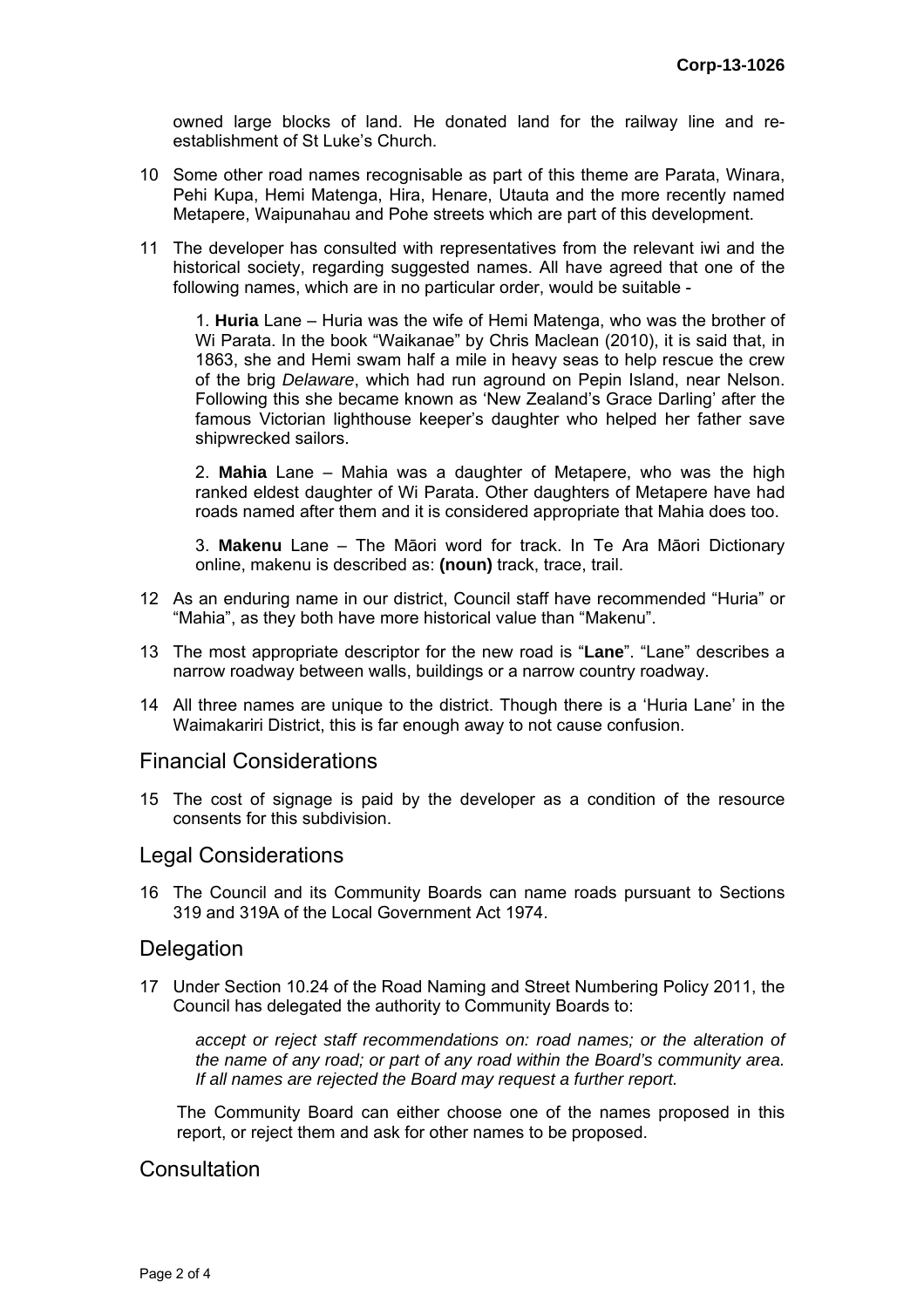18 Consultation has occurred with the developers, and representatives from Kāpiti Historical Society and Te Āti Awa ki Whakarongotai Charitable Trust.

## Policy Implications

19 All of the suggested names are in line with the Council Road Naming and Street Numbering Policy 2011 objectives.

## Tāngata Whenua Considerations

20 There are no iwi or Treaty of Waitangi issues resulting from this report.

#### Publicity Considerations

21 There are no publicity issues resulting from this report.

# **RECOMMENDATIONS**

- 22 That the piece of road shown in orange and labelled "Waipunahau Road" on Attachment 1 Corp-13-1026, be named as a continuation of Waipunahau Road.
- 23 That the Waikanae Community Board approves *either* "Huria Lane" *or* "Mahia Lane" for the road labelled 'new road' on Attachment 1 Corp-13-1026.

#### **Report prepared by: Approved for submission by:**

| <b>Bridget Carthew</b>        | Sean Mallon                           |
|-------------------------------|---------------------------------------|
| <b>GIS Data Administrator</b> | Group Manager Infrastructure Services |

## **ATTACHMENTS:**

Attachment 1. General location